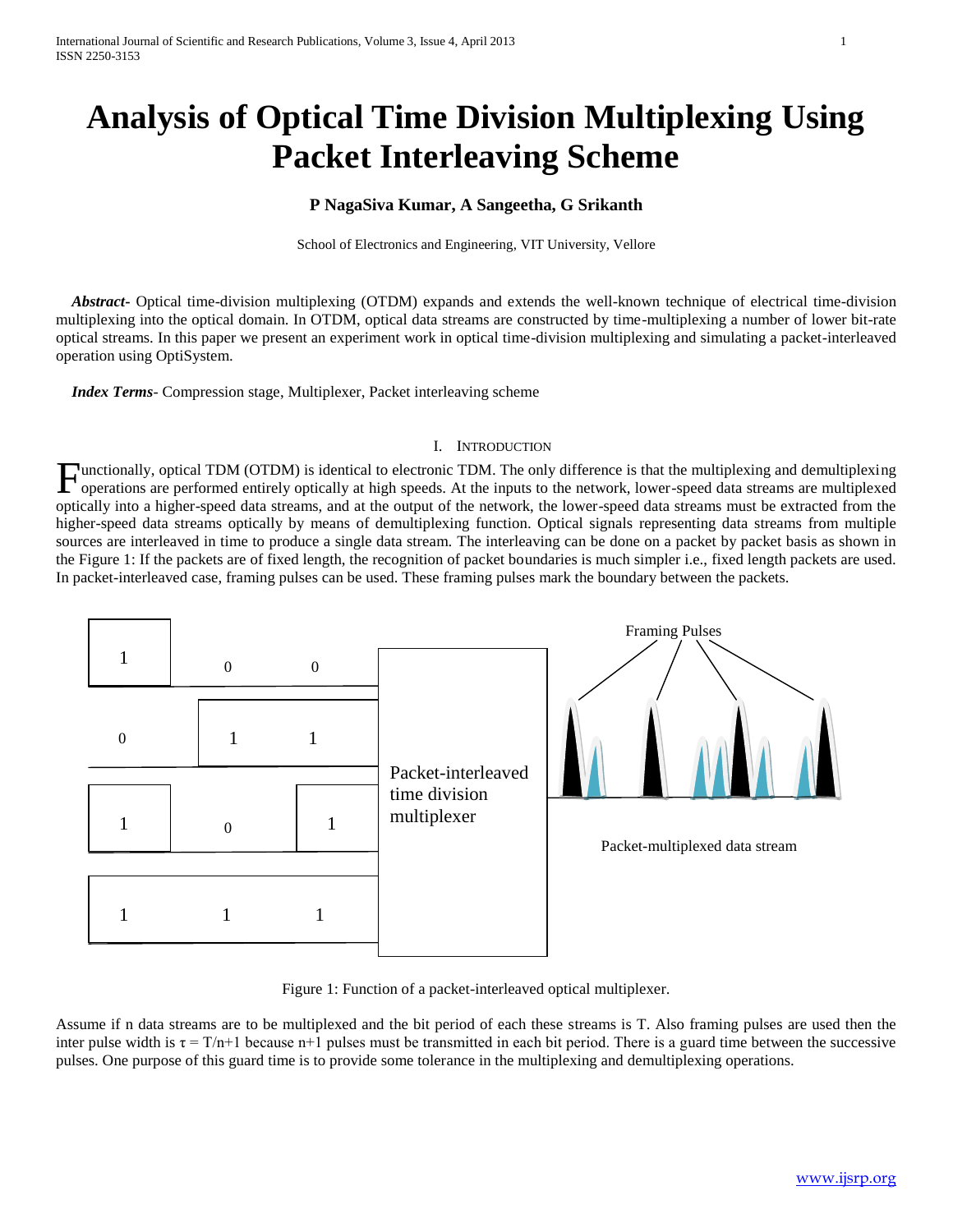## II. EXPERIMENTAL SETUP

 In this packet interleaved case, the data stream externally modulates a periodic stream of narrow pulses. If the bit interval is T the separation between successive pulses is also T. In this way, we have to reduce the interval between successive pulses to  $\tau$ , a high-rated multiplexed data signal. This is done by passing through the initial sequence through a series of compression stages as shown in Figure 2: If the size of each packet is 1 bits, the output goes through  $[k = \log_2 1]$  compression stages. In the first compression stage, bits 1,3,5,7…are delayed by T-τ. In the second compression stage, the pair of bits  $(1,2)$ , $(5,6)$ , $(9,10)$ …. are delayed by  $2(T-\tau)$ . In the third compression stage, the bits (1,2,3,4),(9,10,11,12)….are delayed by 4(T-τ). Design of compression stages by using OptiSystem.



Figure 2: An optical multiplexer to create a packet-interleaved TDM stream

A block schematic of the four channel system is shown in Figure 3: A common 10-GHz clock drives the four transmitters via a series of micro wave delay lines that are adjusted to provide correct timing of the optical pulses. Four channels at wavelength 1550nm are RZ modulated at each 10 Gbit/s data are delayed by ¼ of the time window and then multiplexed. Total power of all channels set to -12dBm NRZ coding is a line code in which binary value '1' is represented by positive voltage and '0' is represented by negative voltage. The pulses have more energy than others. It requires only half the bandwidth than other coding. In RZ coding, a binary 1 is represented by first half of the bit duration, during the second half the level return to zero. Absence of a pulse represented a binary 0. Twice the bandwidth is required for RZ coding.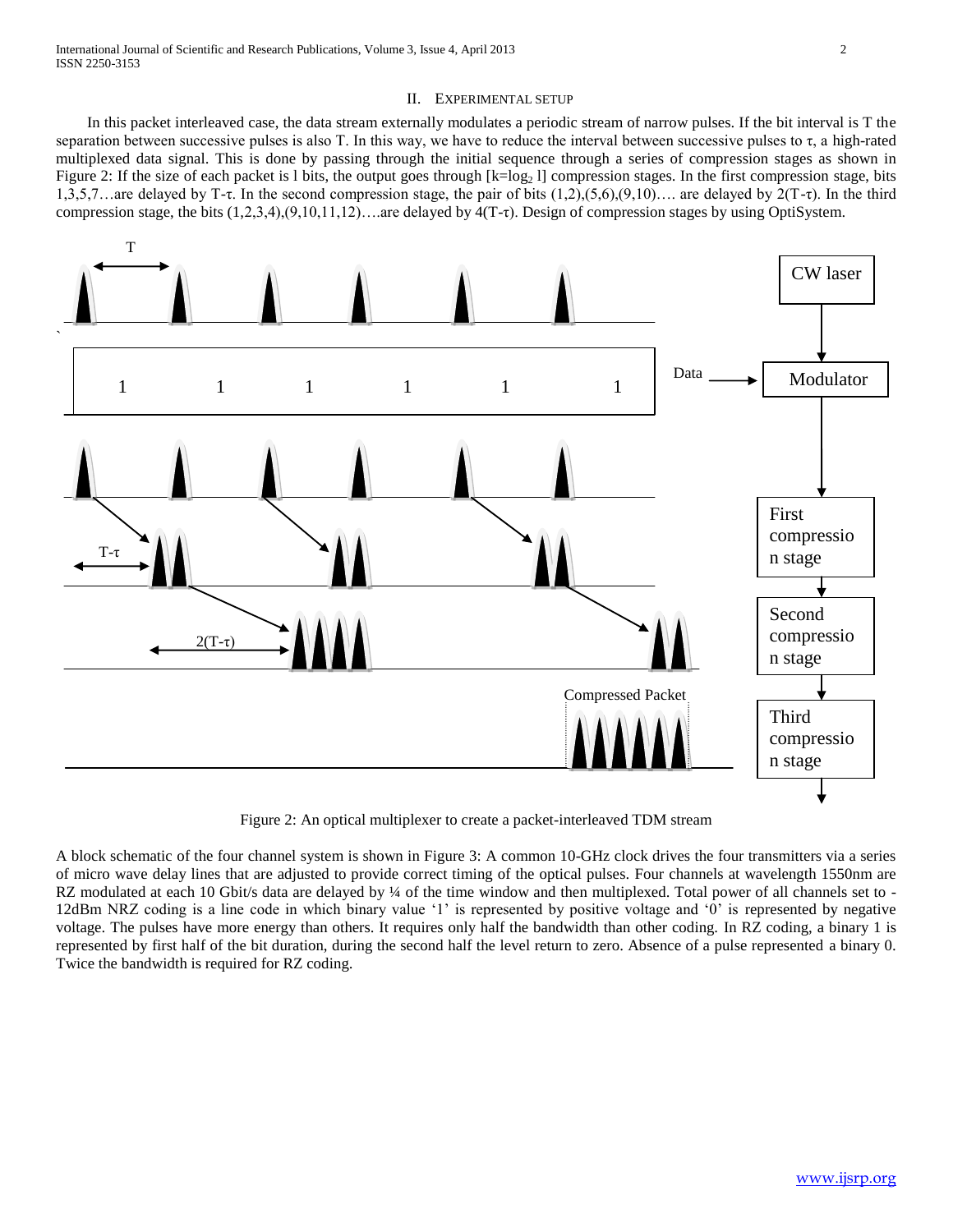

Figure 3: Block schematic of 4-channel OTDM system.

To demonstrate the packet interleaving, created a sample in which packets with 6 bits length are created. The Figure 4: shows the layout with three compression stages.



Figure 4: Packet interleaving with 6bits/packet

The stage was implemented in a subsystem because each compression stage has the same layout as shown in Figure 5: consist of a PRBS generator with bit rate of 10 Gbit/s and a RZ pulse generator which generates the continuous electric pulses. A light coming from a CW (Continuous Wavelength uses a Conventional band or C-band of 1550nm wavelength) laser is modulated by using AM modulator.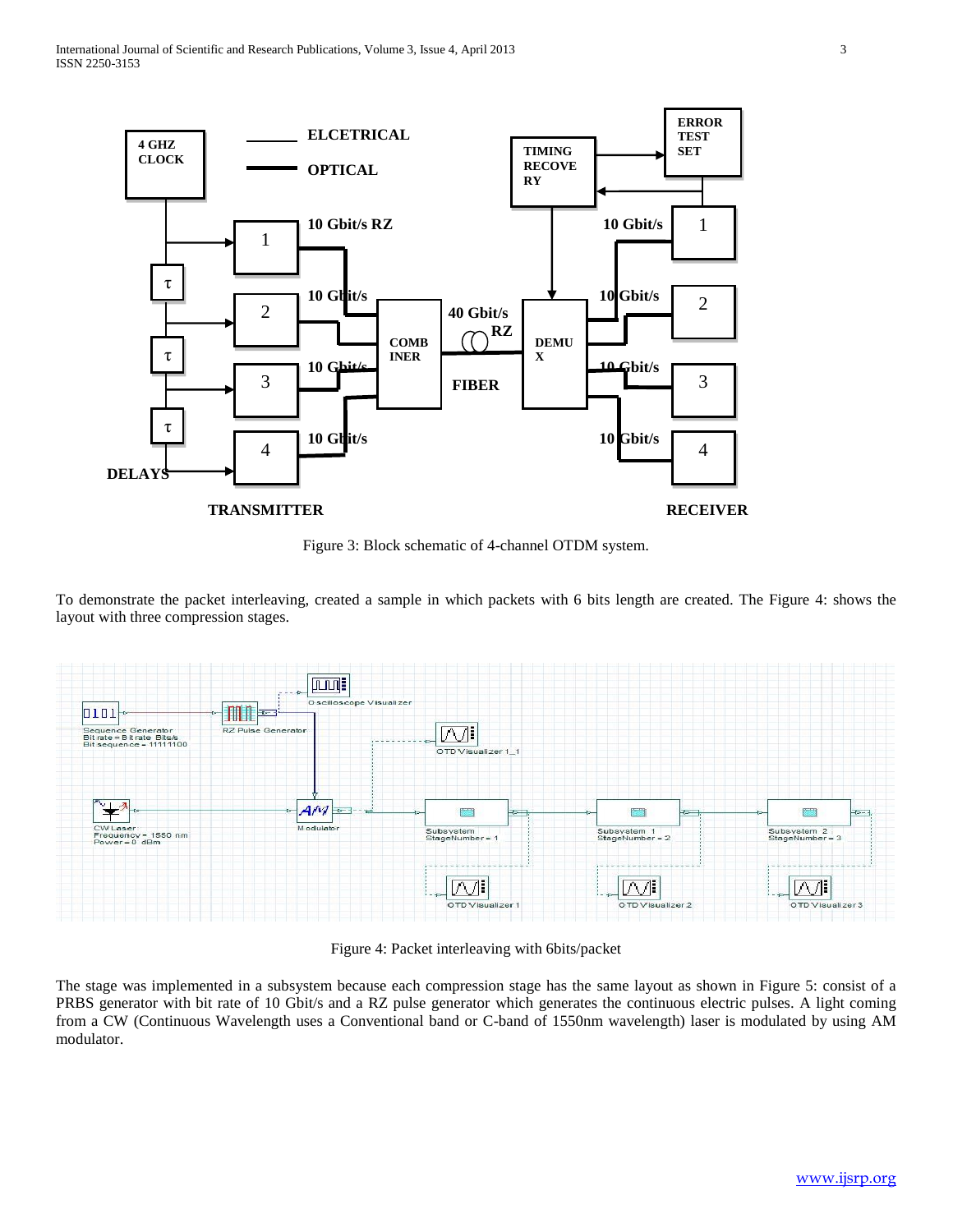



There are three compression stages, the only difference between these compression stages were some parameters such as Bit rate, PRBS (Pseudo Random Bit Sequence) Generator and the Delay at the time component. The Bit rate is calculated by using Bitrate/(2<sup>stagenumber-1</sup>) bits/sec and Delay is calculated by using (2<sup>stagenumber-1</sup>)\*(1-1/pulses packet)/Bitrate.

Pulse time  $\tau$  ( $\tau$  specifies the pulse width) = 0.06bit

Pulses packet (specifies the number of bits per packet)  $= 6$ bits

Bit interval  $T = 1$ bit

Therefore, T-τ = 0.94  $2(T-\tau) = 2(0.94)$   $4(T-\tau) = 4(0.94)$ ……..

# III. RESULTS AND DISCUSSIONS

The initial sequence is 11111100 and the behavior of the optical signal along the transmission can be shown in Figure 6: